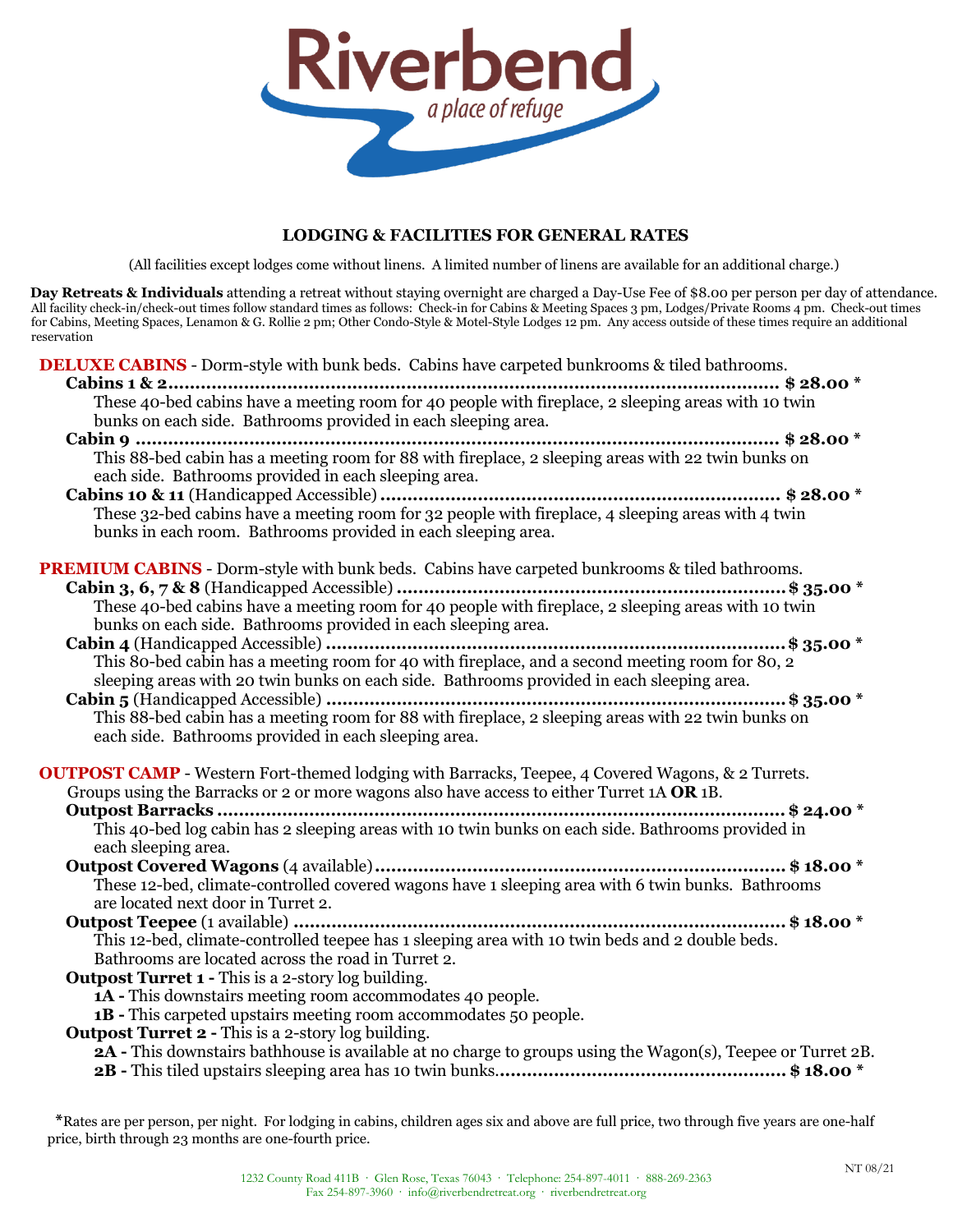## **MOTEL STYLE LODGES**

# **ROCK CREEK LODGE (Formerly Leadership Lodge)**

12 private rooms each with a queen bed, twin bunk bed and a bath. Groups using 6 or more rooms also have access to a Conference Room and a separate kitchen living area. The living area can seat 30 and the conference room space can accommodate up to 50 people. (All Linens Provided)

| conference from space can accommodate up to 50 people. (All Linens Frovideu)                                                    |  |  |
|---------------------------------------------------------------------------------------------------------------------------------|--|--|
| *Early Arrival/Late Departure to Conference Room\$480.00 each instance                                                          |  |  |
|                                                                                                                                 |  |  |
|                                                                                                                                 |  |  |
| <b>CEDAR BLUFF LODGE</b>                                                                                                        |  |  |
| 12 private rooms each with one queen bed, two twin beds, and a bath. 3 rooms (room #'s 104-106) are                             |  |  |
| handicapped accessible. Groups using 6 or more rooms also have access to the Gathering Room which                               |  |  |
|                                                                                                                                 |  |  |
| can accommodate up to 40 people. (All Linens Provided)<br>*Early Arrival/Late Departure to Gathering Room\$660.00 each instance |  |  |
|                                                                                                                                 |  |  |
| *Early Arrival/Late Departure to to rooms\$110.00 per room each instance                                                        |  |  |
| <b>Conference Room</b> (Accommodates up to 100 people seated in rows)\$225.00 per night                                         |  |  |
| Note: Basic Sound System and large screen TV are included                                                                       |  |  |
|                                                                                                                                 |  |  |

**\*Early Arrival/Late departure requires an additional night reservation.**

# **CONDO STYLE LODGES**

## **LENAMON LODGE**

Condo-style lodging with 4 private rooms, fully-furnished kitchen and dining area, large fireplace, & seating area. (All Linens Provided)

**Entire Facility** (Flat rate per night) **......................................................................\$ 750.00**

- **Hill Country & Lone Star Rooms** $\dot{\mathbf{A}}$  2 queen beds and private handicapped accessible bathrooms.
- **Brazos** & **Old West Rooms -** 2 queen beds and a twin fold out bed with private bathrooms.
- **Great Room / Kitchen –** Fully-furnished kitchen, dining room, and living room/lounge area with fireplace.
- Loft Upstairs sleeping area with 5 twin bunk beds, private bathroom, & game room/lounge area.

## **BRAZOS LODGE**

Condo-style lodging with 3 private rooms, kitchen and dining area, & seating area. (All Linens Provided) **Entire Facility** (Flat rate per night) **...................................................................... \$ 350.00**

- **River Rock Room -** 2 queen beds and private handicapped accessible bathrooms.
- **Sandbar Room**<sup> $\lambda$ </sup> 1 queen bed and 1 twin bunk bed with private handicapped accessible bathroom.
- **Driftwood Room**<sup> $\lambda$ </sup> 1 queen bed and 1 twin bunk bed with private handicapped accessible bathroom.

#### **G. ROLLIE WHITE**

Condo-style lodging with 4 private rooms, kitchen and dining area, & seating area. (All Linens Provided) **Entire Facility** (Flat rate per night) **……………………………………………………………………\$ 600.00**

**Goodnight, Shawnee, Chisholm , & Western Rooms** – 1 queen bed and two twin beds with private bathroom.

**Great Room/Kitchen** – Fully-furnished kitchen, dining room and living room/lounge area with fireplace.

## **HOUSE ON A HILL**

 Condo-style lodging with 4 private rooms, kitchen and dining area, 2 living areas & seating area. (All Linens Provided)

**Entire Facility** (Flat rate per night) **………………………………………………...……………\$ 600.00 4 bedrooms** – Two upstairs rooms with 1 queen bed with a shared bathroom. One upstairs room

with 1 queen and 1 twin bunk with private bathroom. One downstairs room with 1 twin bunk and 1 twin **Upstairs Great Room** – Living room/lounge area with pull out queen bed.

**Great Room/Kitchen** – Fully-furnished kitchen, dining room living room/lounge area with fireplace. Separate conference seating area with seating for 12.

## **\*Early Arrivals/Late Departures to any Lodge requires an additional night reservation.**

## **Individual Rooms in Brazos or G. Rollie Lodges**

(If available 14 days out from requested date, Flat rate per night)**.......................... Contact the Office**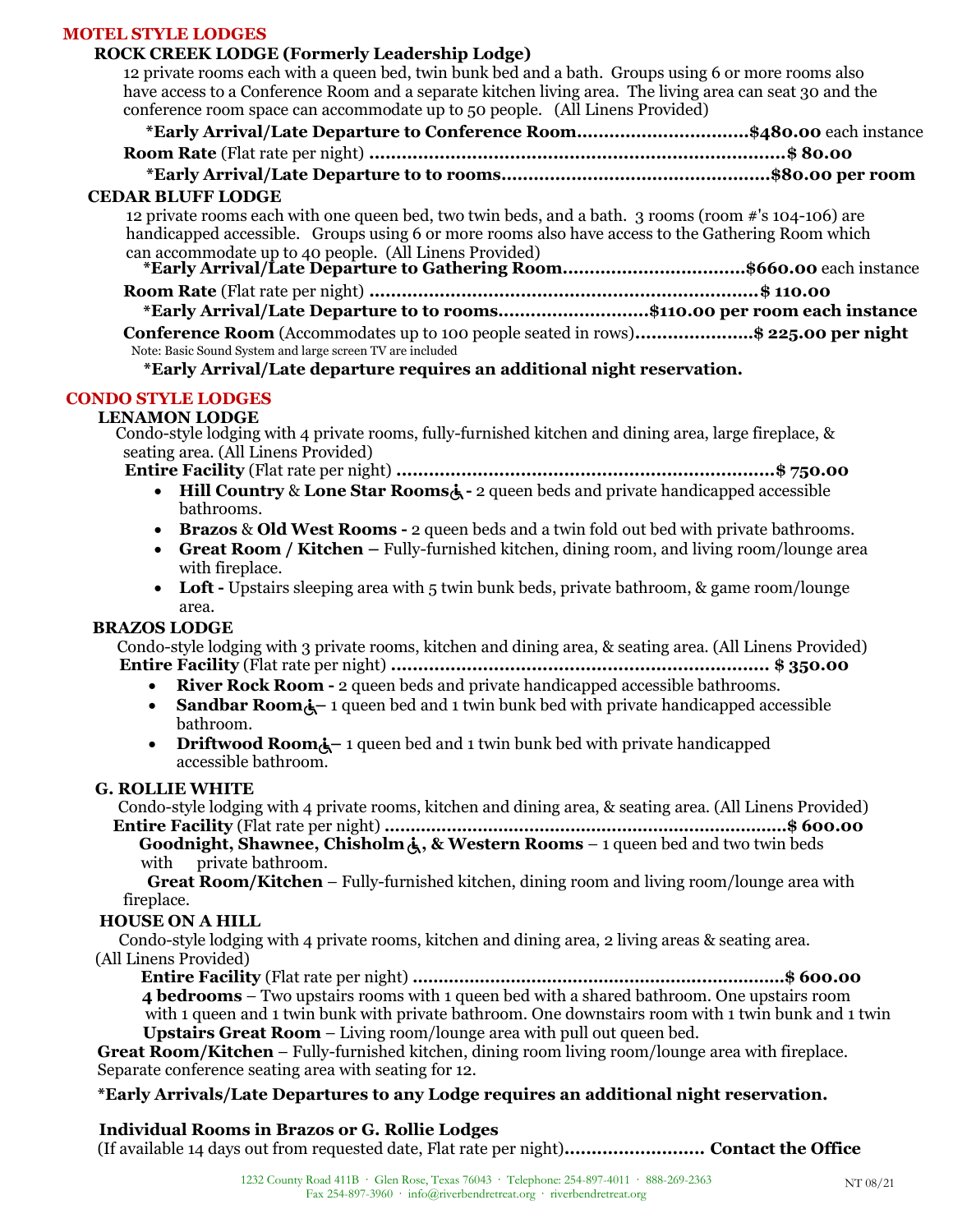# **OTHER FEES**

| For day guests or guests on to the grounds outside standard check-in/out times.                                                                                                                                                                                                     |
|-------------------------------------------------------------------------------------------------------------------------------------------------------------------------------------------------------------------------------------------------------------------------------------|
| Rustic tent site located across the road from the Outpost area. Electricity, water, and meeting space not included.<br>Bathhouse located in Outpost area. Parking available across the road from the Outpost near site.                                                             |
| <b>Facility Early Arrival / Late Departure</b><br>Accessing a facility outside of standard check-in/check-out times requires the facility to be reserved the night<br>before for early arrivals and the night after for late departures.                                            |
|                                                                                                                                                                                                                                                                                     |
| Linens (Limited number available - Pillow, Sheets, Blanket, Bath Towel, Hand Towel, & Wash Cloth) \$10.00<br>*Discounts apply to Day Access Fee and Tent Camping Fee for children under six years old. Ages two-five years old are half price and under two are<br>one-fouth price. |
| <b>CONFERENCE ROOMS / MEETING SPACES</b>                                                                                                                                                                                                                                            |
|                                                                                                                                                                                                                                                                                     |
| Reserved if cabin meeting space is too small. Holds up to 60 people seated in rows. Flat screen TV included                                                                                                                                                                         |
| Reserved if cabin meeting space is too small. Holds up to 100 people seated in rows. Basic P.A. system and<br>flat screen TV included.                                                                                                                                              |
| Reserved if cabin meeting space or Worship Center Conference Room is too small. Holds up to 300<br>people seated in rows. Basic sound system included.                                                                                                                              |
| Reserved if cabin meeting space or Worship Center Conference Room is too small. Holds up to 250 people seated in<br>rows. Basic sound system and drink service included.                                                                                                            |
| Minimum of 150 required to reserve. Holds up to 1,500 people seated in rows.<br>Sound system & video projection included.                                                                                                                                                           |
|                                                                                                                                                                                                                                                                                     |
| *applies to the full group number                                                                                                                                                                                                                                                   |
| *Early Arrival/Late Departure to meeting spaces requires an additional night reservation.                                                                                                                                                                                           |

#### **MEALS**

(Breakfast includes a fruit bar and cereal cart. Lunch and Dinner includes a salad bar and dessert.)

**Breakfast, Lunch, or Dinner** - A delicious meal served buffet-style in addition to the options above**\$ 9.00 †Snacks** (Check with Office for available options) **......................................................................\$ 2.00 † †**Rates are per person, per meal. Meals for children ages six and above are full price, two through five years are one-half price, birth through 23 months are one-fourth price.

#### **ACTIVITIES**

| (Please call office to schedule. Must be scheduled two weeks prior to retreat.)                                                                                                               |
|-----------------------------------------------------------------------------------------------------------------------------------------------------------------------------------------------|
|                                                                                                                                                                                               |
| Gather around the fire and enjoy God's creation from one of our Amphitheaters or at our Outpost Camp.                                                                                         |
| Country Wagon Ride (Maximum of 40 participants per ride.) \$ 40.00/hour<br>Laugh and sing together on an old fashioned, tractor pulled ride around the Bend.                                  |
| Learn a century's old way of target shooting and see how many bulls' eyes you can get!                                                                                                        |
| Stretch yourself and feel the rush and great sense of accomplishment of zipping from our 45ft tower!<br>Closed-toe shoes and pants or shorts (at least to the finger tip in length) required. |